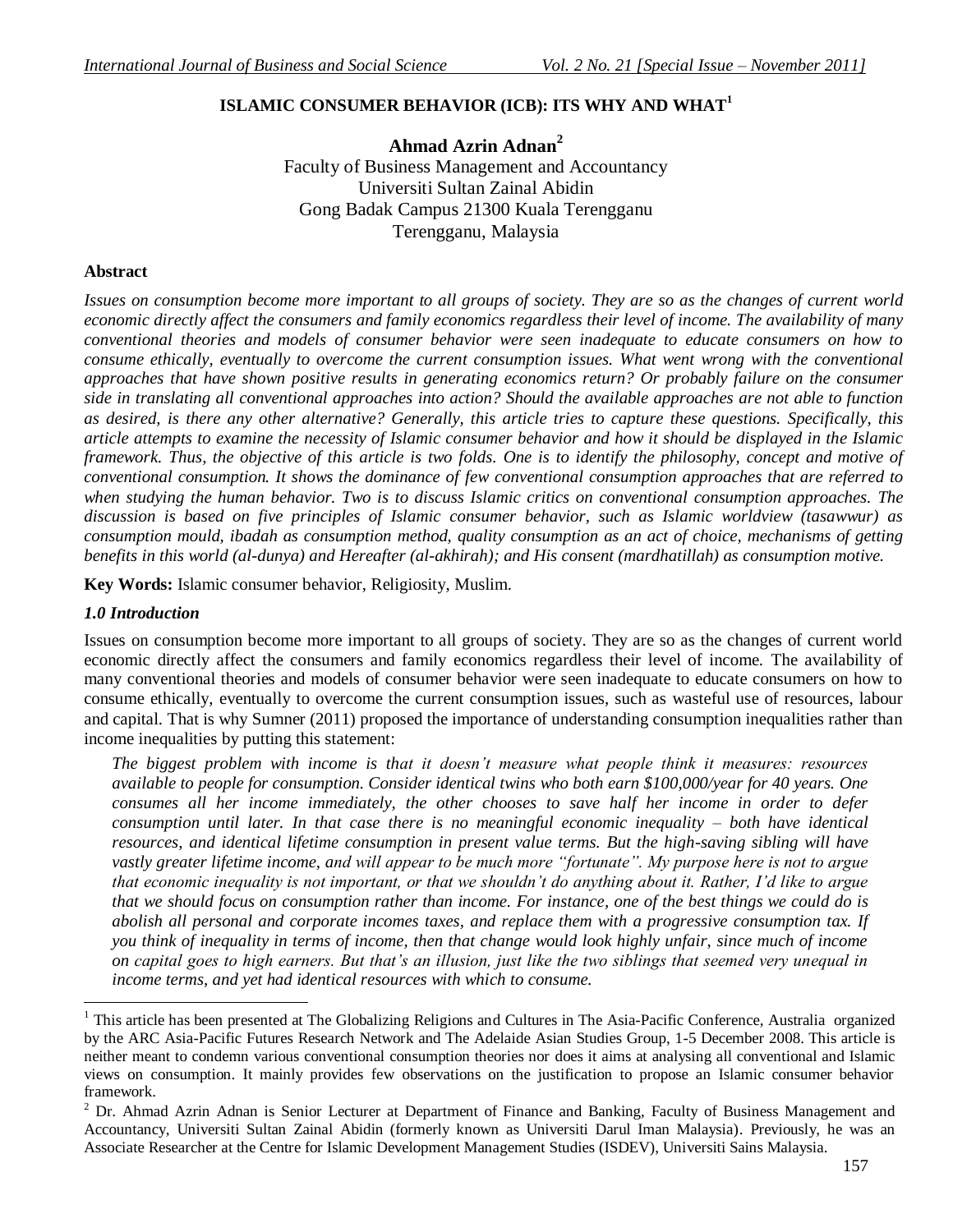Indeed, inequality in consumption, while reducing, is still high as revealed by Anup Shah (2008) by referring the World Bank Development Indicators 2008. Overall, the 20% of the world's people in the highest-income countries account for 86% of total private consumption expenditures, the poorest 20% a minuscule 1.3%.

Anup Shah (2008) also asserted that today"s problems of consumption and human development are getting worse should this trends remain unchanged. He said:

*Today's consumption is undermining the environmental resource base. It is exacerbating inequalities. And the dynamics of the consumption-poverty-inequality-environment nexus are accelerating. If the trends continue without change — not redistributing from high-income to low-income consumers, not shifting from polluting to cleaner goods and production technologies, not promoting goods that empower poor producers, not shifting priority from consumption for conspicuous display to meeting basic needs — today's problems of consumption and human development will worsen.*

The above statement is really hard to be denied as the problems of starvation, poverty and disaster become increasingly. For instance, most of the households in US are now facing the negative wealth net value due to the downfall of the house and share values. At the same time, they have to fulfill their loan commitment to the bank. The so-called *sub-prime crisis* was driven by greed and unethical economy of capitalism and mostly caused by the element of negligence. On one side, the financial institutions seemed too lenient with the procedures of granting loan to the borrowers. On the other side, the consumers put aside their level of necessities and abilities to pay back the loan. For both side, the most importantly is the ability to accumulate wealth irrespective of the means with which it is being accumulated.

The conventional consumption approaches undoubtedly have provided a usable guide to marketing practice. They manage not only to outline the major sources of influence that producers should understand in developing marketing strategy, but also to overcome the marketing problems and capitalize on marketing opportunities. If that so, what went wrong with the principles and methods of conventional consumption due to the emergence of various consumption issues nowadays? What went wrong with the conventional approaches that have shown positive results in generating economics return? Or probably failure on the consumer side in translating all conventional approaches into action? Should the available approaches certainly unable to function as desired, is there any other alternative?

This article discusses the philosophy, concept and motive of few conventional consumption approaches that are referred to when studying the human behavior. It also attempts to discuss Islamic critics on conventional consumption approaches. The discussion is based on five principles of Islamic consumer behavior, such as Islamic worldview *(tasawwur)* as consumption mould, *ibadah* as consumption method, quality consumption as an act of choice, mechanisms of getting benefits in this world *(al-dunya)* and Hereafter *(al-akhirah)*; and His consent *(mardhatillah)* as consumption motive.

## *2.0 Philosophy, Concept and Motive of Conventional Consumption*

An understanding of consumer behavior (CB) is diverse. Solomon (2009) defined CB as the study of the processes involved when individuals or groups select, purchase, use, or dispose of products, services, ideas, or experiences to satisfy needs and desires. Walters (1974), Mowen (1993) and Schiffman & Kanuk (2004) agreed that CB is a learning or research on how an individual makes the decision to utilise all available resources such as time, money, and effort to acquire items that related to consumerism. Campbell (1995) explained that CB is a complete cycle involving the selection, purchase, use, maintenance, repairs and removal of any goods or services. Sarimah Hanim Aman Shah (2005) asserted that CB encourages an individual not only to use his income to spend, but also increase the amount of income from time to time to meet all the needs and wants. Although these definitions of CB have some differences on the meaning, they lead to few main formulations.

First, CB involves various activities in the form of tangible and intangible, including physical, mental and emotional matters. Second, CB is stimulated by certain motivation, internal (perception, learning, personality, attitude, etc.) or external (situational factors, reference groups, family, etc.). Third, the analysis unit of CB research is the users who can be divided into individual consumer or organizational consumer. Fourth, CB shows an ongoing process, starting from pre-purchase activities until post-purchase activities. Fifth, CB involves a different role of consumer either as influencer, purchaser, decision maker or user. There are differences between buyer and user, and between user and customer. Sixth, CB is different for each individual. However, the same tendency towards using certain product or service allows the researchers doing profiling process in order to create consumption pattern.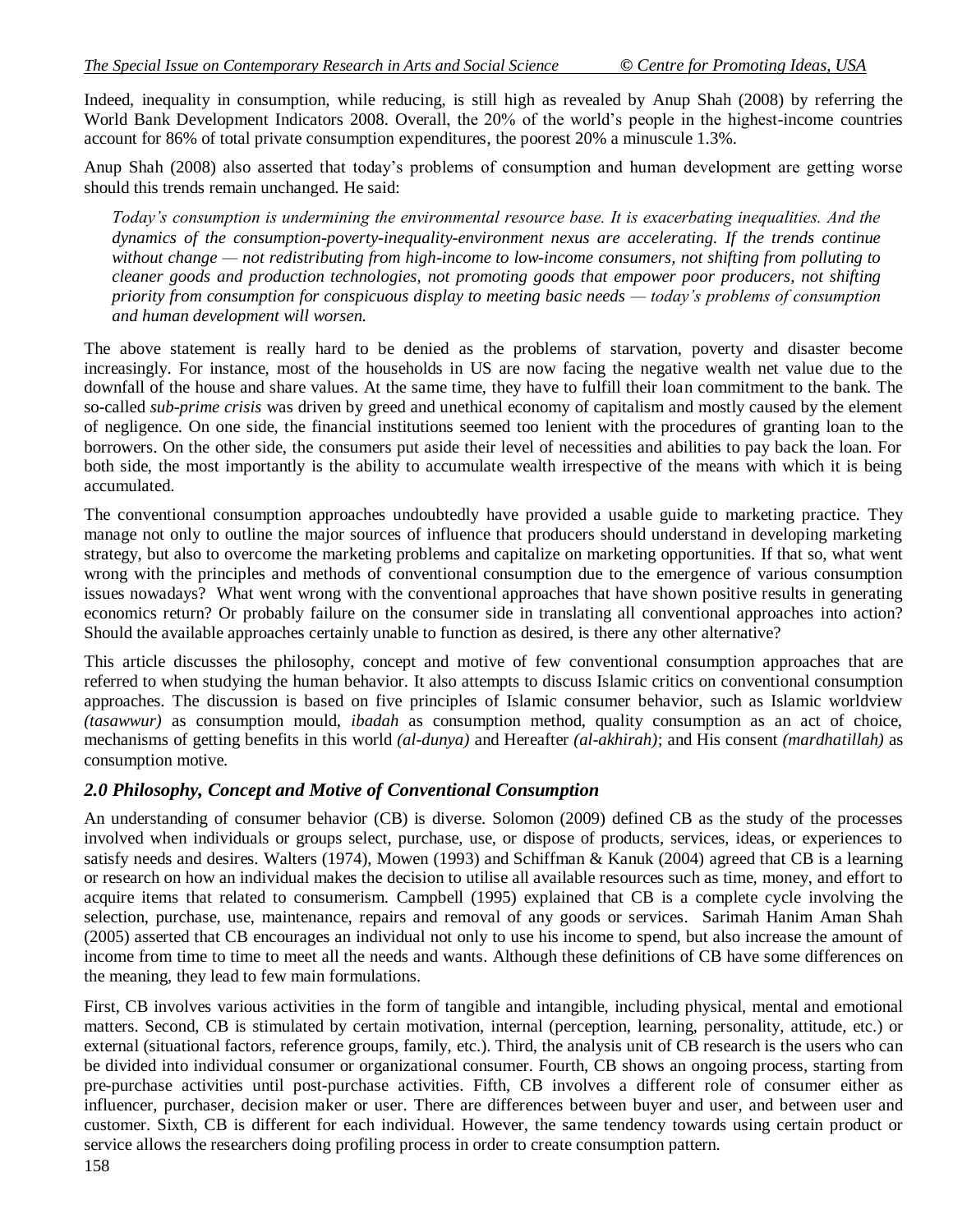Fundamental understanding of these formulations has led to some development of CB theories and models which were created in the West after the emergence of capitalism. Generally, most researchers agree that there are few central questions in any theory of consumer behavior (Ratneshwar *et al.*, 2000). One, what is the nature of motives and desires that prompt consumption behaviors? Two, why do consumers buy and consume particular products, brands, and services from the multitude of alternatives afforded by their environment? Three, how do consumers think and feel about their strivings and cravings and how do they translate these pursuits into actions? Four, what explanation might we offer for differences in consumer motives and motives across individuals and situations?

Based on the previous research trends, Huffman *et al.* (2000) stressed that the rapid growth and eclecticism of recent research in consumer motives has led to valuable but highly fragmented insights. Frequently, these studies have directly linked the being side of life (for example an individual"s values or social identity) with its having side (preferred products and their features), typically via hierarchies in which consumers" value drive the desired psychological consequences of product consumption, and the latter, in turn, influence product preferences.

From various CB theories and models, Faiers *et al.* (2007) concluded that Post-Keynesian Theory, Behavior Theory Economics and Hierarchy of Needs Theory were used to examine consumer choice behavior. They further formulated that Personality Theory, Control Theory, Self-Discrepancy Theory, Pro-Social Behavior, Perceived Consumer Effectiveness, Collective Action Dilemma, Willingness to Pay and Value Belief Norm Theory were referred to understand the needs, values and attitudes of consumers.

To understand the aspects of learning, Cognitive Consistency, Balance Theory, Consistency Theory, Cognitive Dissonance Theory and Relational Discrepancy Theory were dominantly used as a basis of research. While Social Exchange Theory, Behavior Economic Theory and Behavior Perspective Model were more appropriate to comprehend the aspects of social learning. They further revealed that the Rational Choice Theory, Theory of Reasoned Action, Theory of Planned Behavior, Hierarchy of Effects and Innovation Decision theory were applicable to understand the purchase behavior amongst consumers. The consumer categorisation aspect was studied through Behavioural Economic Theory and Diffusion Theory, while the Attribute Theory and Diffusion Theory were used to grasp the phenomenon of product features and categorisation.

#### **3.0 Islamic Critics on Conventional Consumption Approaches**

CB theories and models have apparently played their parts to find solutions to the problems of *– basic premise of CB –* limited natural resources and unlimited human desires. This is where the concept of consumerism and ownership emerged (Muhammad Syukri Salleh, 2003). In the capitalist system, money is considered as the only stimulant to consumerism by increasing income and productivity results. Purchasing power derived from money will achieve consumerism utility or consumerism satisfaction (Muhammad Syukri Salleh, 2002).

Consumption according to conventional perspective, however, appears to deny the concept of the actual owner, i.e anything exists in the universe belongs to God. This is because of its nature as an anti-dogmatic and anti-theology that can lead to the "wrong" understanding from Islamic perspective. In this matter, it refers to the influence of substructure (economy) over superstructure (religious, legal, government, culture, etc.) (Muhammad Syukri Salleh, 2008 citing the views of Karl Marx).

Its goal is only limited to human interests as a "consumer" without looking at its relationship with the purpose of worship. Interests of individuals are more preferred to achieve all self-desires based on rational consideration and logic. Hence, the property acquired is wholly owned by an individual and can be spent by themselves without any interference from others. This built relationship is only limited to man-to-man relationship *(hablumminannas)* without achieving the more important dimension, namely man-to-God relationship *(hablumminallah)* (Muhammad Syukri Salleh, 2002:71). This argument is consistent with Siddiqi's (1982) conclusion on three major assumptions of conventional economic methodology. First, every human being is selfish and rational in behavior; second, individual"s main goal is to add material, and third, each individual has absolute freedom to maximize the welfare. Therefore, the concept of zakat payment, leaving the matter of *syubhah* in the sale and purchase transactions, avoiding the transactions which involve *riba*, gambling, *gharar*, falsehood or fraud and others are ignored in the conventional consumerism discourse.

Theoretically, man"s behavior from the conventional perspective is selfish by nature. He leads a dual existence, material and spiritual neatly divided. Max Weber (1958), for example, states that "economic man"s" behavior is based on rigorous calculations directed with the foresight and caution towards "economic success" or ability to acquire economic power.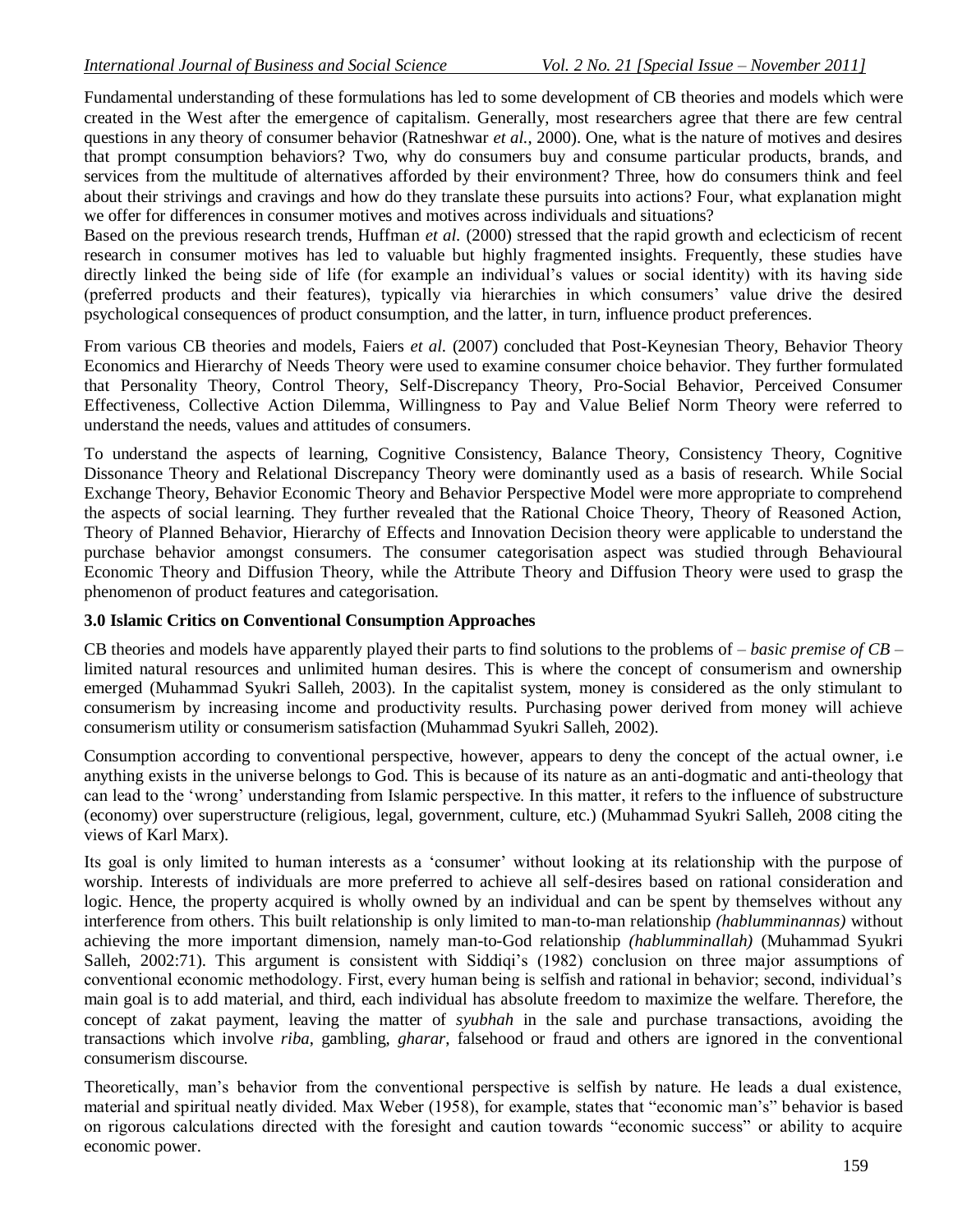Max Weber"s proposition actually represents conventional views on consumer behavior theory that has emerged from "economic rationalism" and "utilitarianism". This proposition has gained a lot of criticism especially by Muslim scholars who argued the capability of conventional consumer behavior theory to understand the extrinsic and intrinsic elements of the real human beings. To them, it is not right to deal human beings mathematically nor do human beings have full foresight or complete caution.

Obviously, conventional consumer behavior theory is always associated with the materialistic and individualistic philosophy of life. Hence, every individual member competes with one another to acquire maximum material wealth. As for producer, the norm of the society is to maximize profit. On consumers' side, it is expected to see their behaviors on how to maximize utility with income as the constraint. Therefore, productivity should be increased in order to have more income that will reflect the purchasing power. In the end, the mass consumption and utility maximization are the ultimate goals.

Moreover, according to conventional perspective, in the aspect of God relationship, the relationship between God and the universe including human being is only temporary. In the aspect of human freedom, people are believed to have absolute freedom in determining the direction of their life. For example, Theory of Reasoned Action (TRA) assumes that when someone has the intention to act, he or she will have a freedom to act without any limitation. In the aspect of purpose of life and the fact of human life, living in the world is the most preferred. Hence, the effect of certain behavior is more concentrated than spiritual influence in reflecting certain behavior.

These three aspects clearly deny the role and functions of human being as a slave and the Caliph of Allah. In other words, human being typically is seen as an economic creature who should consume the natural resources available as much as possible to meet all the self-satisfaction. As long as it does not violate any laws and regulations of human creation, self-satisfaction should be put in the first place in order to recognize the self-existence. Starting with the physiological needs, safety, social, esteem and self-actualization as highlighted by Maslow Hierarchical Needs, this theory is only limited to the horizontal nature of the relationship. If the behavior shows the vertical relationship, it is not more than the behavior based on rituals without having any relevancy to the way of life.

With different philosophical underpinnings of conventional consumption approaches as opposed to Islamic views, Muslims have no other alternatives to ideally understand the consumption behavior of Muslims rather than reviewing the real concept of Islamic consumer behavior.

#### **3.1 Islamic Worldview** *(Tasawwur)* **as Consumption Mould**

Man"s behavior from Islamic perspective is governed by Islamic worldview. In this regard, Islamic worldview refers to the vision of reality and truth that appears before our mind"s eye revealing what existence is all about (al-Attas, 1994). It is not only for the goodness of individual himself but also every member of the society regardless his religion. In one of the verses of the *Quran*, Allah says: "It is not righteousness that you turn your faces towards East or West; but it is *righteousness to believe in God and the last day, and the angles and the Book, and the messengers; to spend of your substance, out of love for Him, for your kin, for orphans, for the needy, for the wayfarer, for those who ask, and for the*  ransom of slaves; to be steadfast in prayer, and practice regular charity; to fulfill the contracts which you have made." *(Al-Baqarah, 2:177)*.

Having mentioned that, the concept of *tawhid*<sup>3</sup> will become the most priority for every Muslims that touches upon man-Allah relationships *(Hablunminallah)*, man-man relationships *(Hablunminannas)* and man"s relationship with other creations of Allah. This philosophical foundation of the Islamic society will eventually create peaceful surroundings between consumers (buyers) and producers (sellers) whereby every member will cooperate with each other to satisfy their needs and desires respectively.This vertical relationships (man-Allah relationships) apparently have not ever been discussed in any conventional theory of consumer behavior. In fact, it is the main foundation that will affect the entire structure of Islamic consumption. As discussed earlier, means-end research and social identity theory have focused on structural issues and linkages between goals at the level of being (or self) and lower-order goals such as preferred product features. These two paradigms have given relatively little attention to cognitive process issues that definitely put aside the spiritual part. To Islam, material and spiritual needs should go hand in hand in harmony. In many cases, spiritual needs should be put in the first place as compared to material needs.

 $\overline{a}$ <sup>3</sup> Al-Tawhid means belief in the oneness of Allah as the central theme of Islam, which enables men to understand everything that exists in the universe. This core belief consists of its various principles, which promote spiritual and moral enhancement as well as material success.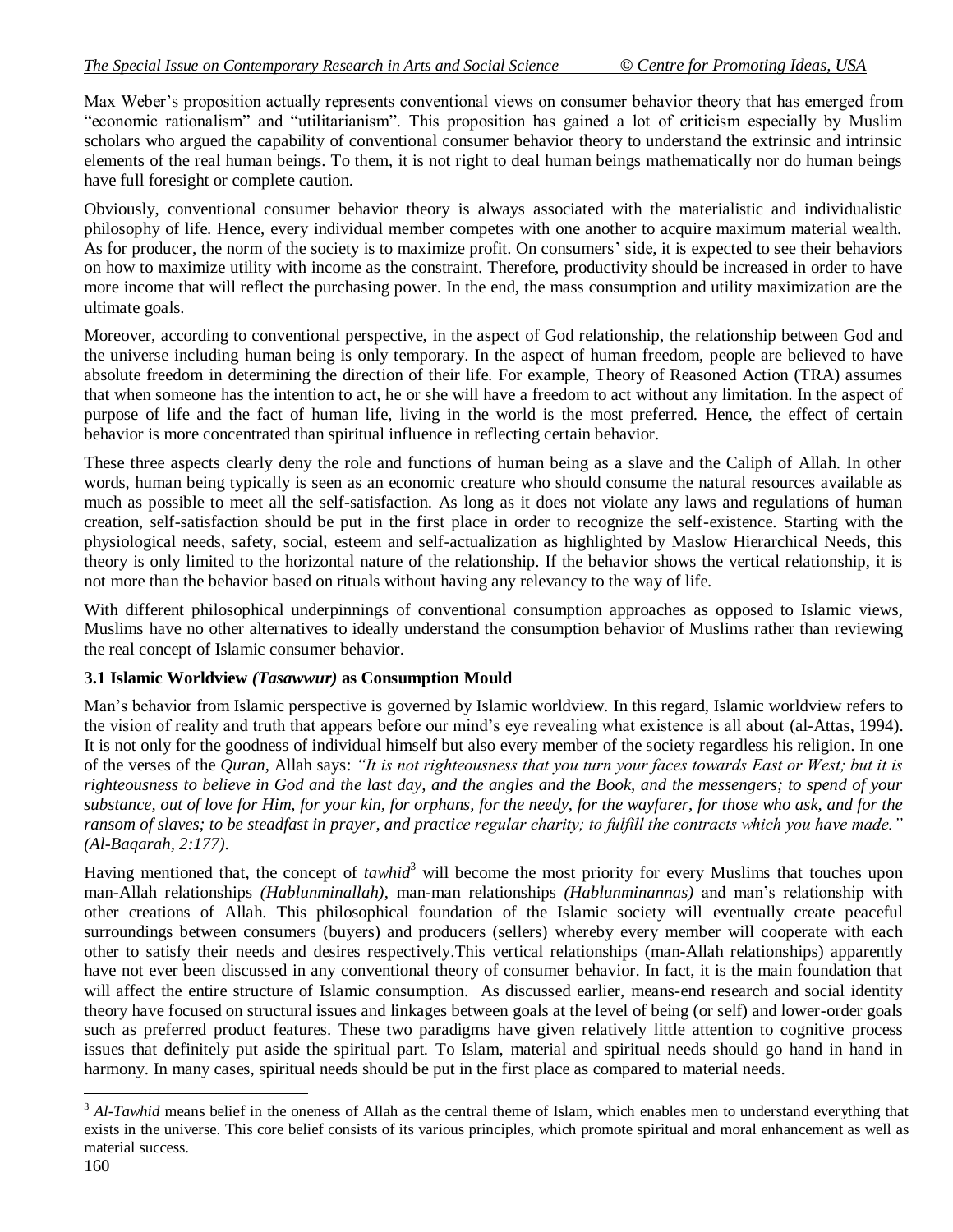Undoubtedly, the four approaches (means-end chain, social identity theory, behavioral decision theory and attitude theory) vary in their emphasis on contextual factors as argued by Huffman *et al.*, (2000). To them, behavioral decision theory, for example, heavily stresses the role of the immediate or proximal choice context, while social identity theory and attitude theory stress the social context of behavior. In terms of the locus of consumer behavior, means-end research is almost perceived as the most person-centered, even though, it gives little attention to contextual factors.

Despite the differences between these four approaches, they are actually similar in two ways. One, the approach towards satisfaction of consumer"s wants lie purely on the material alone. With the assumption that resources are limited and human wants are unlimited, everybody strives to use limited resources selfishly and efficiently in fulfilling his unlimited wants. Two, self-interest consideration becomes the most priority in any consumption activity, including spending for others for the purpose of tax exemption (self benefits) or recognition by others or etc.

#### **3.2** *Ibadah* **as Consumption Method**

The innermost purpose of the creation of all rational beings is their cognition *(ma'rifah)* of the existence of God. On that basis, Allah did not create humans but for one purpose and one goal, that is to submit to Him alone exclusively as mentioned by Allah: *"I have not created the invisible beings and men to any end other than that they may (know and) worship Me.‖ (Adz-Dzaariyaat, 51:56).* However, the meaning of worship *(ibadah)* has been wrongly defined by many people even Muslims themselves. It is understood as establishing the prescribed forms of worship acts only specifically the five pillars of Islam<sup>4</sup>. Therefore, Islam is seen as a part of life, not a complete way of life as *Ad'deen*. If that the reality, it is not surprising to see why is religion not explicitly stated in any conventional consumer behavior theory. Hamza Salim Lutfi Khraim (2000), for example, argued that none of the conventional consumer behavior theories provides an explicit way on the role of religion in decision making in the different steps by which the consumer decides what to buy. He further concluded that none of the five models of consumer behavior (Nicosia Model, Howard-Sheth Model, Engel-Kollet-Blackwell Model, Bettman"s Information Processing Model and Sheth-Newman-Gross Model of Consumption Values) can be said to represent the behavior of Muslim consumers in the way consumption decisions are made.

The *ibadah* in Islam means the ultimate obedience, the ultimate submission and the ultimate humility to Allah along with the ultimate love for Him. According to this definition, Yusuf Al-Qaradhawi (1998) explains that *ibadah* must comply with two conditions. First, following what Allah has legislated and what His messenger has called for, in commands, in prohibitions, in *halal* (lawful) and in *haram* (unlawful). This is what represents the obedience and submission to Allah. Second, following what Allah has legislated must be coming from a heart full of love to Allah.

The useful social activities including consumption matters are considered as *ibadah* to Allah if they were meant to be for the sake of Allah. According to Mannan (1970), they are so many in the Quranic verses among which: principle of righteousness that allows Muslims to consume only *halal* things. The Quran says: "O mankind! Partake of what is *lawful and good on earth, and follow not Satan's footsteps: for, verily, he is your open foe.‖ (Al-Baqarah, 2:168)*, principle of cleanliness that urges Muslims to consume something which is physically and spiritually clean. The Quran says: "Never set foot in such a place! Only a house of worship founded, from the very first day, upon God*consciousness is worthy of thy setting foot therein – [a house of worship] wherein there are men desirous of growing in purity: for God loves all who purify themselves.‖ (At-Taubah, 9:108)*, principle of moderation that guides Muslims to conduct an ideal consumption activities. The Quran says: "O children of Adam! Beautify yourself for every act of *worship, and eat and drink [freely], but do not waste: verily, He does not love the wasteful!‖ (Al-A'raaf, 7:31)*, principle of morality that reminds Muslims to always remember Allah and feel the Divine presence when conducting consumption activities. The Quran says: "And in whatever condition thou mayest find thyself, [O Prophet] and *whatever discourse of this [divine writ] thou mayest be reciting, and whatever work you [all, O men], may do – [remember that] We are you witness [from the moment] when you enter upon it: for, not even an atom's weight [of whatever there is] on earth or in heaven escapes thy Sustainer's knowledge; and neither is there anything smaller than that, or larger, but is recorded in [His] clear decree.‖ (Yunus, 10:61)* and other principles.

## **3.3 Quality Consumption as an Act of Choice**

 $\overline{a}$ 

The word quality has many different definitions. Conventional definitions of quality conventionally describe a quality item as one that wears well, is well constructed, and will last a long time. Still another definition conveys the image of excellence, first-rate, the best.

 $4$  The five pillars of Islam includes (1) syahadah, (2) prayer, (3) zakah, (4) fasting; and (5) hajj.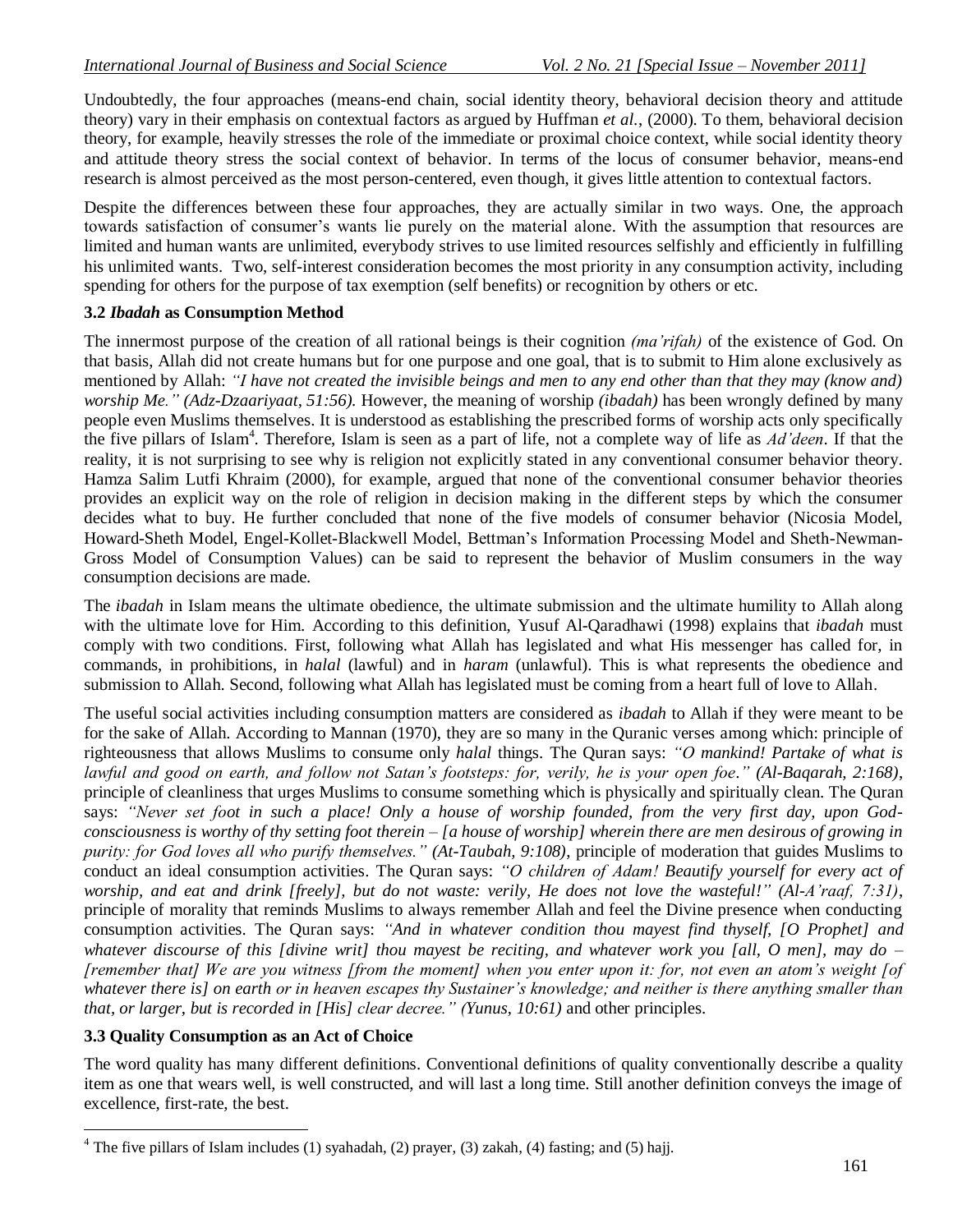Apart from conventional definitions, marketers competing in the fierce international market place are increasingly concerned with the strategic definition of quality: *meeting the needs of consumers* (Arthur & Irving, 1992). In other words, the marketers will provide anything in order to satisfy consumers by meeting their explicit and implicit expectations. The question of whether Muslims behave according to Islamic teachings or not is not important at all.

Quality from Islamic point of view has different meaning as opposed to all conventional definitions. One of the aspects that differs both perspective is its measurement. In Islam, material and spiritual rewards should be aimed together in order to achieve His blessings as the real motive of consumption. Without denying the importance of maximizing the productivity, the more importantly is to what extent the consumption practices are able to improve man-Allah relationship *(Hablunminallah)*, man-man relationship *(Hablunminannas)* and man"s relationship with other creations of Allah.

In the context of quality and consumption from Islamic perspective, Fazlur Rahman (1991) explains about the word "chastity" as one of the important aspects of Islamic consumption. He further concludes that Islam urges its ummah to not only use a lawful things but also a quality products or services. Mohd Sabri Abd. Ghafar (2007) also stresses the same thing by giving an example in the aspect of *muamalat*. To him, Islam allows *khiyar* (option) in order to give satisfaction to both parties, buyer and seller. In a Hadith of the Prophet (pbuh), it says: *‖The buyer and the seller have the option (of cancelling the contract), as long as they have not separated; then, if they both speak the truth and make it manifest, their transaction shall be blest, and if they conceal and tell lies, the blessing of their transaction shall be obliterated.*" *(Sahih Bukhari)*. It clearly shows that Islam only recognizes the trading that contains elements of quality physically and spiritually. This same view to quality consumption is advanced by Kahf (t.t) who states that:

*A survey of the Quran provides us with a unique concept of goods. The Quran always refers to consumable goods by using terms which attributes moral and ideological values to them. Two terms are used in this respect: (1) tayyibat and (2) rizq.*

He further elaborates:

*The first term, tayyibat, is repeated eighteen times in the Quran. In his English translation of this term, Yusuf Ali has interchangeably used five different phrases to express the ethical and spiritual values of the term. According to him, tayyibat means: ‖good things‖, ‖good and pure things‖, ‖clean and pure things‖, ‖good and wholesome things‖, and ‖sustenance of the best‖. Thus, consumer goods are intimately tied up with values in Islam. They denote the values of goodness, purity and wholesomeness. In contrast, bad, impure and worthless objects cannot be used nor considered as consumer goods. The second term, rizq, and its derivatives are repeated in the Quran one hundred and twenty times. In Yusuf Ali's translation of the Quran,*  rizq is interpreted as follows: "Godly sustenance", "Divine bestowal", "Godly provision", and "Heavenly *gifts‖. All these meanings convey the connotation that God is the true Sustainer of and Provider for all creatures, i.e., whatever we get as consumption goods are all given from God.*

Having mentioned all that he defines consumer goods from Islamic perspective as the God-given, useful, clean, wholesome, beneficial consumable materials whose utilization brings about material, moral and spiritual betterment of the consumer. In other words, prohibited materials are not considered goods in Islam and valueless in exchange or otherwise. It is thus far clear from the above discussion, goods must morally clean and pure as well as exchangeable in the market in order to gain an economic utility. Besides, by looking at view by Imam Mohamed Baianonie (1997) pertaining to the conditions to achieve an ideal behavior, quality consumption should consists of the following things:

- 1. Restricted to only lawful goods or services.
- 2. Consumption activity has to be accompanied by a good intention.
- 3. Consumption activity has to be performed with excellence.
- 4. Consumption activity has to be within the limits of Allah. Hence, there must be no room for injustice, disobedience of Allah or mistrust.
- 5. Consumption activity must not keep someone away from his *Deen* obligations like prayer, fasting etc.

## **3.4 Mechanisms of Getting Benefits In This World** *(Al-Dunya)* **and Hereafter** *(Al-Akhirah)*

The objectives of performing an economic activity from Islamic perspective are to enjoy the bounty of Allah by the use of His provided resources to know His glory and power, to serve Him more and to increase relationship with Him. The wealth accumulation and various forms of economic activities including consumption activities are considerate as worship.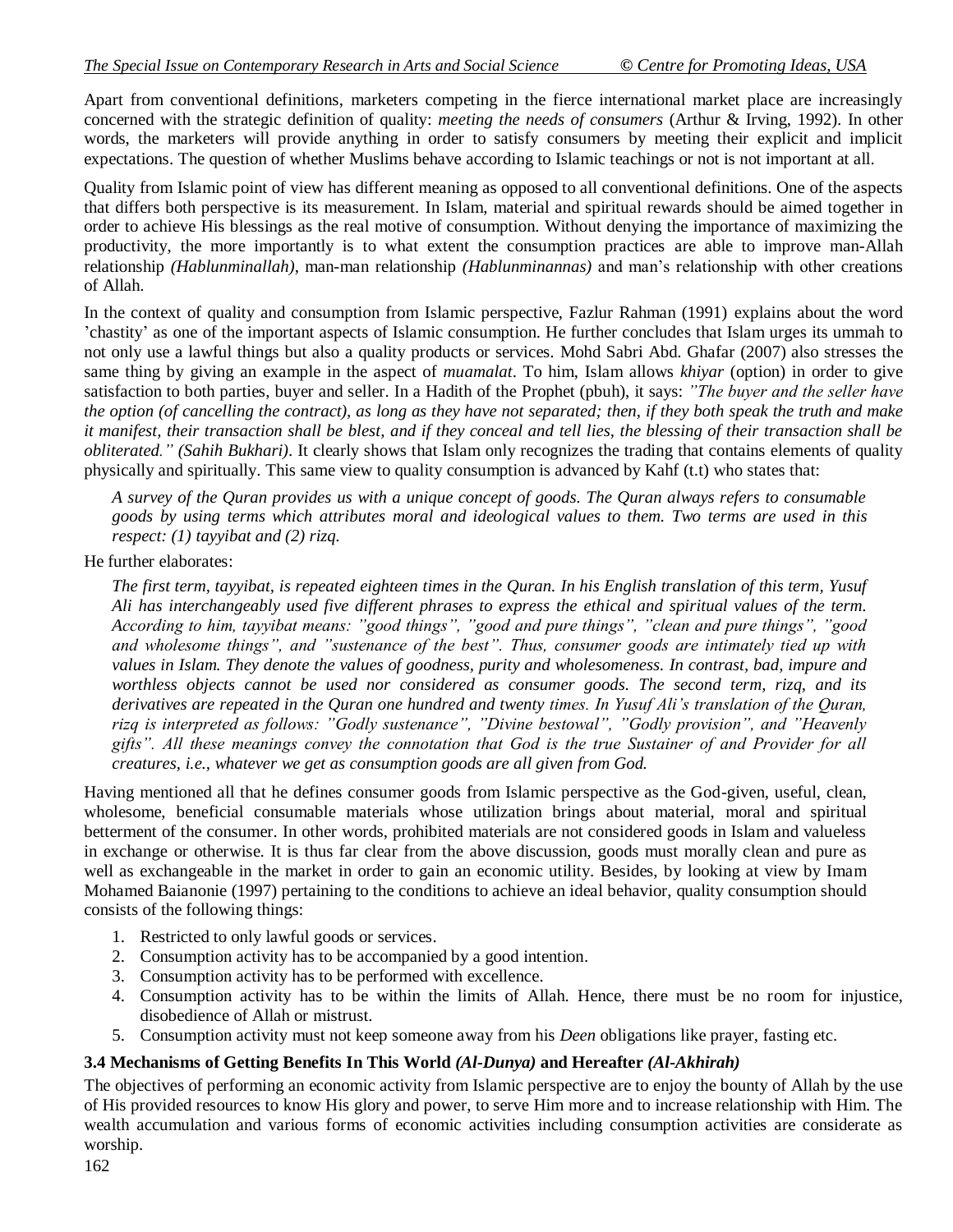To achieve so, Islam teaches his followers that there is life after death. This belief will guide an individual"s behavior in the area of consumption. In order to achieve success, he has to consider the effect of an action on life after death. Therefore, a rational Muslim in his consumption activities will always beware of this factor in order to optimize the immediate utility for this life and that of the Hereafter. In fact, if he optimizes his present consumption, for example moderation in consumption, he will be able to have extra ability to help others for the sake of Allah.

In line with the above discussion, Kahf (t.t) stresses the concept of 'Time Horizon of Consumer Behavior'. According to him, there is a strong relationship between belief in the Day of Judgment and the Afterlife with belief in God. This extends the Muslim"s horizon of time beyond death. Life before death and life after death are closely interrelated in a sequential manner. Based on this basis, he advanced two effects which reflect the way of consumption. First, the outcome of a choice of action becomes a total of two components: its immediate effect in this life and its later effect in the life to come. Therefore, the utility derived from such a choice is total of the present values of these two effects. Second, the number of alternative uses of one"s income is increased by including usages whose benefits that will be gained only in the Hereafter. He further asserted that such uses of income have not ever been discussed in Max Weber's rationalism. The more importantly is to have material in this worldly life. Thus, many alternative uses of one"s income may have positive utility in the Islamic frame of reference, although their benefits in the utilitarian frame of reference may be zero or negative.

There is no doubt that man is mortal and his soul shall taste death as well as all living beings that exist will taste death in their given time. Everything belongs to Allah and man only acts as a property holder. He is given certain things on earth as an *amanah* within certain period of time and he will be tested by Allah whether he is able to avoid from the pit of selfishness, greed and injustice or not, as Allah prescribes: "He who has created death as well as life, so that He *might put you to a test [and thus show] which of you is best in conduct, and [make you realize that] He alone is almighty, truly forgiving.‖ (Al-Mulk, 67:2).* Hence, doing an ideal consumption activity (for example, spending for others for the sake of Allah) is in fact in line with the concept of Allah fearing which consequently will lead to the achievement of success *(falah)*.

In this respect, Nik Mustapha Nik Hassan (1996) suggests an Islamic method on how to allocate the income for spending. Elaborating on this suggestion, he provides the following guidelines. To *zakatable* individuals, one should spend for (1) *zakat*, (2) one's needs and the needs of one's dependents, (3) saving for future needs; and (4) any righteous act for the sake of Allah. To non-zakatable individuals, the spending for *zakat* is exempted while others remain unchanged.

It is clear that consumption activities should be seen from comprehensive views. It is not only an instrument to gain benefits in this world, but also an instrument to prove a total submission to Allah"s commands.

## **3.5 His Consent** *(Mardhatillah)* **as Consumption Motive.**

 $\overline{a}$ 

According to many Western scholars (Bettman, 1979: Hawkins et al., 1980: Chisnall, 1995: Solomon, 2002), there are four main applications of consumer behavior. First is for marketing strategy. Second is for public policy. Third is for social marketing. Fourth is for consumers to educate them on how to be a good consumer. Specifically in the last application (consumers), we have been explained through various conventional theories of consumer behavior that utility maximization is the ultimate goal (Kahf, 1981). Under this kind of motive, Khan (1992) stressed that conventional theory of consumer behavior is driven by the following premises:

- 1. It is assumed that a consumer will decide what to consume and how much to consume only to gain the material benefits and satisfaction.
- 2. It is assumed that all of his consumption is geared toward satisfying his owns needs, he is not bothered about satisfying anyone else's needs.
- 3. It is assumed that a consumer behaves rationally<sup>5</sup>. This among other means the consumer will be neither a miserly nor unnecessarily spendthrift; and he will not hoard his wealth.

The concept of utility maximization is totally different between conventional and Islamic views. According to Siddiqi (1981), Muslims who lives under the influence of Islamic spirit possesses a certain kind of behavioral pattern in line with the Islamic teachings.

 $<sup>5</sup>$  In the context of rationalism, Kahf (t.t) argued that rationalism is one of the most loosely used terms in economics, because</sup> anything can be rationalized with reference to some relevant set of axioms. The axioms of rationalization are ethically and culturally determined and differ in various fields of life.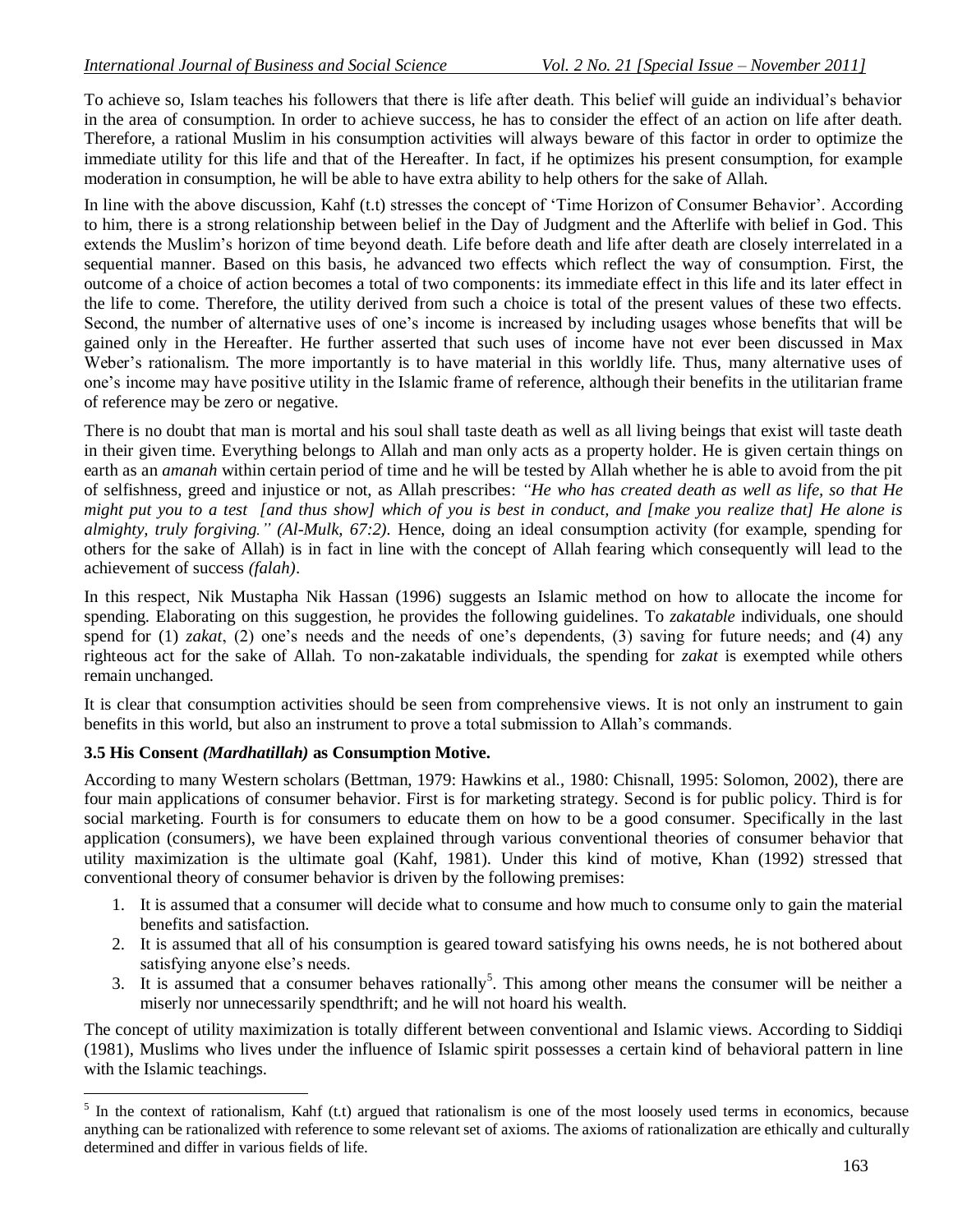Eventually, Muslims consumer is able to reject any utilities (satisfaction) which contradicts to Islam. Despite the fact that utility factor is something universal, Islamic consumption activities are always associated with the concept of "Islamic Standard of Satisfaction". This guided decision has been revealed by *Quran* with the term *‗al-rushd'* that refers to 'mature', 'wisdom' and 'power to enforce obedience' (Ahmad Azrin Adnan & Wan Mohd Yusof Wan Chik, 2008). Muslims society of *‗al-rushd'* always realize and develop all dimensions of their physical, moral, spiritual and rational aspects comprehensively and harmoniously in order to achieve the divine purpose of His creation. Realizing their roles in current economic cycle, every single dollars and cents they earn and spend will affect the prosperity of the entire economic systems.

The above discussion has led Muslims scholars to redefine the premises that can be based in the process of developing the Islamic theory of consumer behavior. Nik Mustapha Nik Hassan (1996), for example, asserted the following premises for Islamic theory of consumer behavior:

- 1. A consumer will be assumed to decide what and how to consume in order to fulfill his needs and the needs of his dependents as this is his immediate responsibility.
- 2. In line with *tawhid*, a consumer is assumed to consider the welfare of his fellowmen and other creations of Allah from his consumption activity.
- 3. A consumer will be assumed to always consider consumption as an activity that can lead to the achievement of *falah*. This in fact is a rational behavior. He would not disgrace himself by bowing in reverence to any creature and not be suppliant to anyone else. His determination, patience and perseverance encourage him in fulfilling all his obligations. He relies on Allah and places his trust on Him.

Looking at the above discussion, it is clear that the motive of consumption effectuates the differences between conventional (conventional) and Islamic consumption theory. At the operational level, we can see some similarities between both of them, but not at the philosophical level. For example, one of the human physiological needs is hunger. Everybody needs food regardless his religion. However, a Muslim is restricted to only lawful *(halal)* things and cannot eat anything that is forbidden by Islam. In this regard, Allah says: "And We said: O Adam, dwell thou and thy wife in *this garden, and eat freely thereof, both of you, whatever you may wish; but do not approach this one tree, lest you become wrongdoers.‖ (Al-Baqarah, 2:35)*.

The above verse has clearly shown that the consumption crisis has started over the years since a period of Adam and Eve (existence of the first human beings) (Muhammad Syukri Salleh, 2003). This has been interpreted by Muslim scholars as the first signal on how to conduct an ideal consumption in line with the Islamic teachings. Besides, the *Quran* clarifies the importance of His consent *(mardhatillah)* as a real motive in any activities, for example, in Surah al-Lail (92), verse 1-21, Allah explains that only truly righteous act in order to obtain His blessings will bring blissfulness in the life after death *(al-akhirat)*.

## *4.0 Conclusion*

On the basis of the above discussion, it is clear that any consumer behavior theory aspires towards granting comprehensive views to marketers, policy makers and consumers. The Islamic consumer behavior theory, however offers a consistent and all-inclusive explanation of creation, reality, universe life and human experience. It displays the positive values such as diligence, thrift, moderation and balance between this world and the Hereafter. Moreover, the role of a Muslim consumer should reflect not only his personal preferences but also concerns for others. In the context of utility maximization, Islam recognizes the material and spiritual needs that should go hand in hand in harmony, but the spiritual factor should lead the other. It presents the necessary knowledge and guidance with regard to responsibilities of man in the world. It also explains the relation of man to other world of seen and unseen as well as promotes commitment and responsibility among people and make them conscious of their duty towards themselves and their societies.

## *References*

Ahmad Azrin Adnan & Wan Yusof Wan Chik (2008). Bank Selection Determinants From Islamic Perspective: A Preliminary Review, paper presented at *Seminar on Islam Entrepreneurship and Consumerism II* organised by Universiti Malaya, 15 October 2008.

Al-Attas, S.M.N. (1994). *The Degrees of Existence*, Kuala Lumpur: ISTAC, 1-58.

Alderson, W. (1957). *Marketing Behavior and Executive Action*, Homewood, IL: Richard D. Irwin.

Anup Shah (2008). "Consumption and Consumerism" in Anup Shah, Consumption and Consumerism, GlobalIssues.org, access date 4 November 2008.